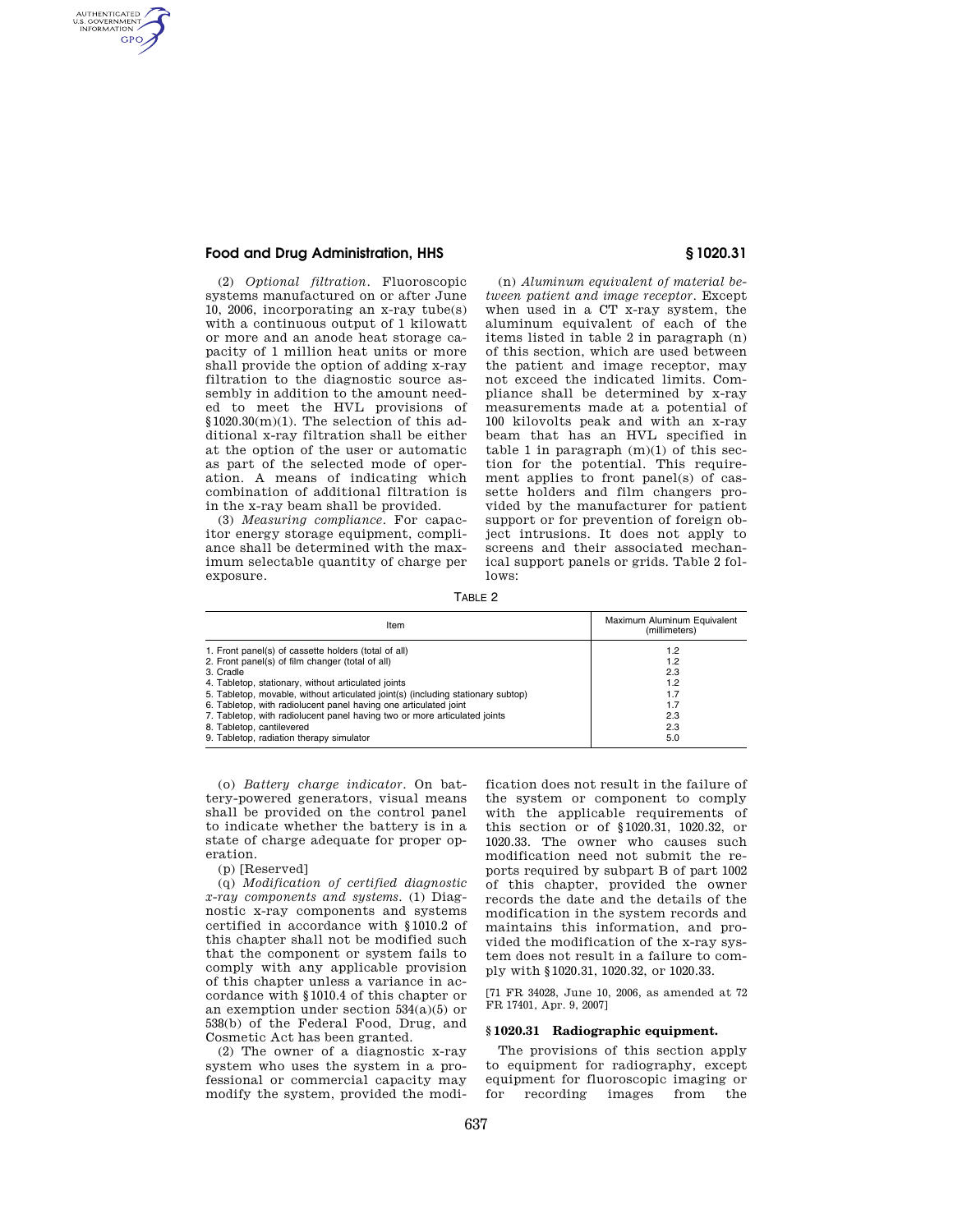fluoroscopic image receptor, or computed tomography x-ray systems manufactured on or after November 29, 1984.

(a) *Control and indication of technique factors*—(1) *Visual indication*. The technique factors to be used during an exposure shall be indicated before the exposure begins, except when automatic exposure controls are used, in which case the technique factors which are set prior to the exposure shall be indicated. On equipment having fixed technique factors, this requirement may be met by permanent markings. Indication of technique factors shall be visible from the operator's position except in the case of spot films made by the fluoroscopist.

(2) *Timers*. Means shall be provided to terminate the exposure at a preset time interval, a preset product of current and time, a preset number of pulses, or a preset radiation exposure to the image receptor.

(i) Except during serial radiography, the operator shall be able to terminate the exposure at any time during an exposure of greater than one-half second. Except during panoramic dental radiography, termination of exposure shall cause automatic resetting of the timer to its initial setting or to zero. It shall not be possible to make an exposure when the timer is set to a zero or off position if either position is provided.

(ii) During serial radiography, the operator shall be able to terminate the xray exposure(s) at any time, but means may be provided to permit completion of any single exposure of the series in process.

(3) *Automatic exposure controls*. When an automatic exposure control is provided:

(i) Indication shall be made on the control panel when this mode of operation is selected;

(ii) When the x-ray tube potential is equal to or greater than 51 kilovolts peak (kVp), the minimum exposure time for field emission equipment rated for pulsed operation shall be equal to or less than a time interval equivalent to two pulses and the minimum exposure time for all other equipment shall be equal to or less than 1/60 second or a time interval re-

**§ 1020.31 21 CFR Ch. I (4–1–10 Edition)** 

quired to deliver 5 milliampere-seconds (mAs), whichever is greater;

(iii) Either the product of peak x-ray tube potential, current, and exposure time shall be limited to not more than 60 kilowatt-seconds (kWs) per exposure or the product of x-ray tube current and exposure time shall be limited to not more than 600 mAs per exposure, except when the x-ray tube potential is less than 51 kVp, in which case the product of x-ray tube current and exposure time shall be limited to not more than 2,000 mAs per exposure; and

(iv) A visible signal shall indicate when an exposure has been terminated at the limits described in paragraph  $(a)(3)(iii)$  of this section, and manual resetting shall be required before further automatically timed exposures can be made.

(4) *Accuracy*. Deviation of technique factors from indicated values shall not exceed the limits given in the information provided in accordance with  $$1020.30(h)(3)$ .

(b) *Reproducibility*. The following requirements shall apply when the equipment is operated on an adequate power supply as specified by the manufacturer in accordance with the requirements of §1020.30(h)(3):

(1) *Coefficient of variation*. For any specific combination of selected technique factors, the estimated coefficient of variation of the air kerma shall be no greater than 0.05.

(2) *Measuring compliance*. Determination of compliance shall be based on 10 consecutive measurements taken within a time period of 1 hour. Equipment manufactured after September 5, 1978, shall be subject to the additional requirement that all variable controls for technique factors shall be adjusted to alternate settings and reset to the test setting after each measurement. The percent line-voltage regulation shall be determined for each measurement. All values for percent line-voltage regulation shall be within ±1 of the mean value for all measurements. For equipment having automatic exposure controls, compliance shall be determined with a sufficient thickness of attenuating material in the useful beam such that the technique factors can be adjusted to provide individual exposures of a minimum of 12 pulses on field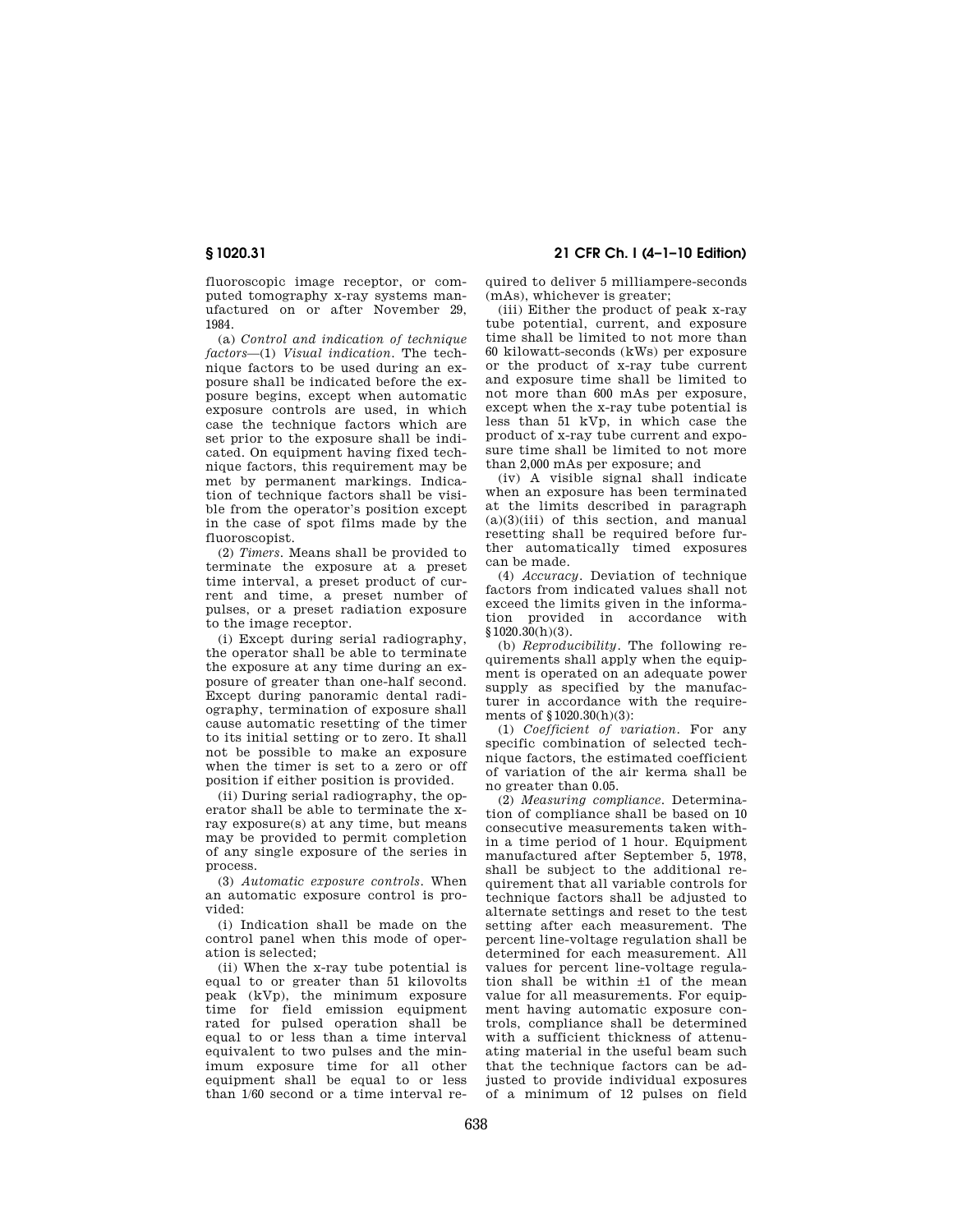emission equipment rated for pulsed operation or no less than one-tenth second per exposure on all other equipment.

(c) *Linearity*. The following requirements apply when the equipment is operated on a power supply as specified by the manufacturer in accordance with the requirements of  $$1020.30(h)(3)$ for any fixed x-ray tube potential within the range of 40 percent to 100 percent of the maximum rated.

(1) *Equipment having independent selection of x-ray tube current (mA)*. The average ratios of air kerma to the indicated milliampere-seconds product (mGy/mAs) obtained at any two consecutive tube current settings shall not differ by more than 0.10 times their sum. This is:  $|X_1 - X_2| \leq 0.10(X_1 + X_2);$ where  $X_1$  and  $X_2$  are the average mGy/ mAs values obtained at each of two consecutive mAs selector settings or at two settings differing by no more than a factor of 2 where the mAs selector provides continuous selection.

(2) *Equipment having selection of x-ray tube current-exposure time product (mAs)*. For equipment manufactured after May 3, 1994, the average ratios of air kerma to the indicated milliampereseconds product (mGy/mAs) obtained at any two consecutive mAs selector settings shall not differ by more than 0.10 times their sum. This is:  $|X_1 - X_2|$ 0.10  $(X_1 + X_2)$ ; where  $X_1$  and  $X_2$  are the average mGy/mAs values obtained at each of two consecutive mAs selector settings or at two settings differing by no more than a factor of 2 where the mAs selector provides continuous selection.

(3) *Measuring compliance*. Determination of compliance will be based on 10 exposures, made within 1 hour, at each of the two settings. These two settings may include any two focal spot sizes except where one is equal to or less than 0.45 mm and the other is greater than 0.45 mm. For purposes of this requirement, focal spot size is the focal spot size specified by the x-ray tube manufacturer. The percent line-voltage regulation shall be determined for each measurement. All values for percent line-voltage regulation at any one combination of technique factors shall be within ±1 of the mean value for all measurements at these technique factors.

(d) *Field limitation and alignment for mobile, portable, and stationary general purpose x-ray systems*. Except when spot-film devices are in service, mobile, portable, and stationary general purpose radiographic x-ray systems shall meet the following requirements:

(1) *Variable x-ray field limitation*. A means for stepless adjustment of the size of the x-ray field shall be provided. Each dimension of the minimum field size at an SID of 100 centimeters (cm) shall be equal to or less than 5 cm.

(2) *Visual definition*. (i) Means for visually defining the perimeter of the xray field shall be provided. The total misalignment of the edges of the visually defined field with the respective edges of the x-ray field along either the length or width of the visually defined field shall not exceed 2 percent of the distance from the source to the center of the visually defined field when the surface upon which it appears is perpendicular to the axis of the x-ray beam.

(ii) When a light localizer is used to define the x-ray field, it shall provide an average illuminance of not less than 160 lux (15 footcandles) at 100 cm or at the maximum SID, whichever is less. The average illuminance shall be based on measurements made in the approximate center of each quadrant of the light field. Radiation therapy simulation systems are exempt from this requirement.

(iii) The edge of the light field at 100 cm or at the maximum SID, whichever is less, shall have a contrast ratio, corrected for ambient lighting, of not less than 4 in the case of beam-limiting devices designed for use on stationary equipment, and a contrast ratio of not less than 3 in the case of beam-limiting devices designed for use on mobile and portable equipment. The contrast ratio is defined as  $I_1/I_2$ , where  $I_1$  is the illuminance 3 mm from the edge of the light field toward the center of the field; and I<sup>2</sup> is the illuminance 3 mm from the edge of the light field away from the center of the field. Compliance shall be determined with a measuring aperture of 1 mm.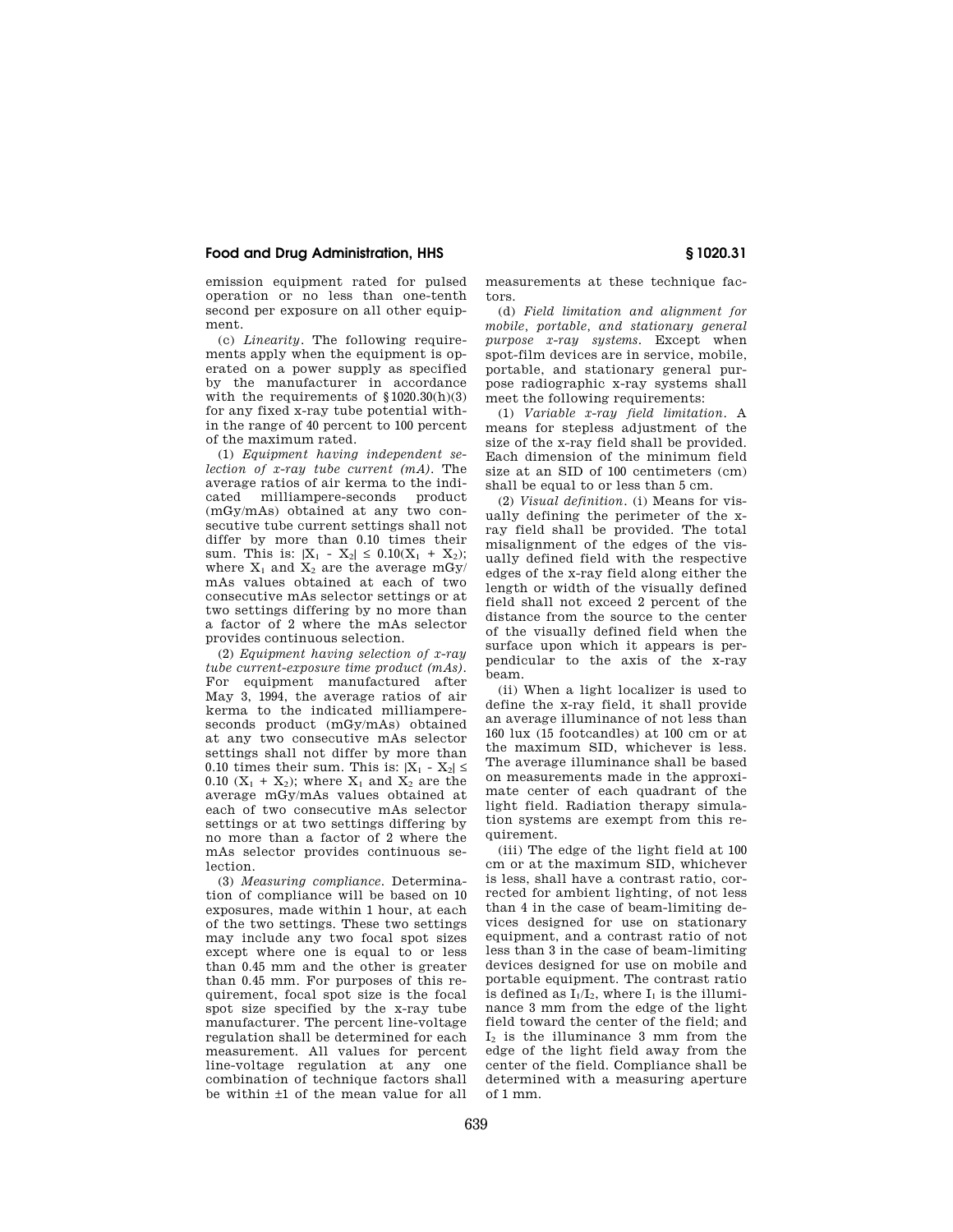(e) *Field indication and alignment on stationary general purpose x-ray equipment*. Except when spot-film devices are in service, stationary general purpose x-ray systems shall meet the following requirements in addition to those prescribed in paragraph (d) of this section:

(1) Means shall be provided to indicate when the axis of the x-ray beam is perpendicular to the plane of the image receptor, to align the center of the xray field with respect to the center of the image receptor to within 2 percent of the SID, and to indicate the SID to within 2 percent;

(2) The beam-limiting device shall numerically indicate the field size in the plane of the image receptor to which it is adjusted:

(3) Indication of field size dimensions and SIDs shall be specified in centimeters and/or inches and shall be such that aperture adjustments result in xray field dimensions in the plane of the image receptor which correspond to those indicated by the beam-limiting device to within 2 percent of the SID when the beam axis is indicated to be perpendicular to the plane of the image receptor; and

(4) Compliance measurements will be made at discrete SIDs and image receptor dimensions in common clinical use (such as SIDs of 100, 150, and 200 cm and/or 36, 40, 48, and 72 inches and nominal image receptor dimensions of 13, 18, 24, 30, 35, 40, and 43 cm and/or 5, 7, 8, 9, 10, 11, 12, 14, and 17 inches) or at any other specific dimensions at which the beam-limiting device or its associated diagnostic x-ray system is uniquely designed to operate.

(f) *Field limitation on radiographic xray equipment other than general purpose radiographic systems*—(1) *Equipment for use with intraoral image receptors*. Radiographic equipment designed for use with an intraoral image receptor shall be provided with means to limit the xray beam such that:

(i) If the minimum source-to-skin distance (SSD) is 18 cm or more, the xray field at the minimum SSD shall be containable in a circle having a diameter of no more than 7 cm; and

(ii) If the minimum SSD is less than 18 cm, the x-ray field at the minimum SSD shall be containable in a circle

**§ 1020.31 21 CFR Ch. I (4–1–10 Edition)** 

having a diameter of no more than 6 cm.

(2) *X-ray systems designed for one image receptor size*. Radiographic equipment designed for only one image receptor size at a fixed SID shall be provided with means to limit the field at the plane of the image receptor to dimensions no greater than those of the image receptor, and to align the center of the x-ray field with the center of the image receptor to within 2 percent of the SID, or shall be provided with means to both size and align the x-ray field such that the x-ray field at the plane of the image receptor does not extend beyond any edge of the image receptor.

(3) *Systems designed for mammography*—(i) Radiographic systems designed only for mammography and general purpose radiography systems, when special attachments for mammography are in service, manufactured on or after November 1, 1977, and before September 30, 1999, shall be provided with means to limit the useful beam such that the x-ray field at the plane of the image receptor does not extend beyond any edge of the image receptor at any designated SID except the edge of the image receptor designed to be adjacent to the chest wall where the x-ray field may not extend beyond this edge by more than 2 percent of the SID. This requirement can be met with a system that performs as prescribed in paragraphs  $(f)(4)(i)$ ,  $(f)(4)(ii)$ , and  $(f)(4)(iii)$  of this section. When the beam-limiting device and image receptor support device are designed to be used to immobilize the breast during a mammographic procedure and the SID may vary, the SID indication specified in paragraphs  $(f)(4)(ii)$  and  $(f)(4)(iii)$  of this section shall be the maximum SID for which the beam-limiting device or aperture is designed.

(ii) Mammographic beam-limiting devices manufactured on or after September 30, 1999, shall be provided with a means to limit the useful beam such that the x-ray field at the plane of the image receptor does not extend beyond any edge of the image receptor by more than 2 percent of the SID. This requirement can be met with a system that performs as prescribed in paragraphs  $(f)(4)(i)$ ,  $(f)(4)(ii)$ , and  $(f)(4)(iii)$  of this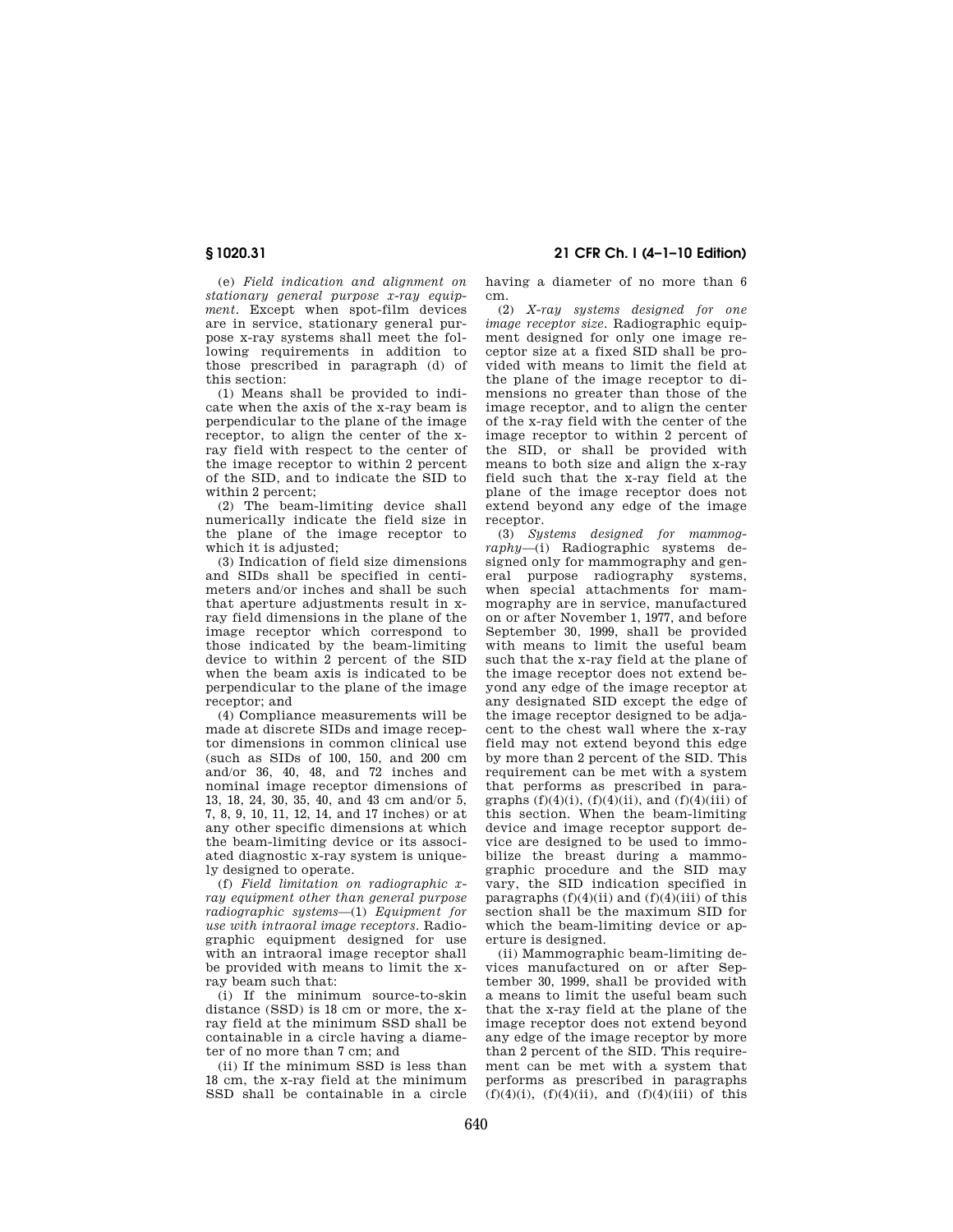section. For systems that allow changes in the SID, the SID indication specified in paragraphs  $(f)(4)(ii)$  and  $(f)(4)(iii)$  of this section shall be the maximum SID for which the beam-limiting device or aperture is designed.

(iii) Each image receptor support device manufactured on or after November 1, 1977, intended for installation on a system designed for mammography shall have clear and permanent markings to indicate the maximum image receptor size for which it is designed.

(4) *Other x-ray systems*. Radiographic systems not specifically covered in paragraphs (d), (e),  $(f)(2)$ ,  $(f)(3)$ , and  $(h)$ of this section and systems covered in paragraph (f)(1) of this section, which are also designed for use with extraoral image receptors and when used with an extraoral image receptor, shall be provided with means to limit the x-ray field in the plane of the image receptor so that such field does not exceed each dimension of the image receptor by more than 2 percent of the SID, when the axis of the x-ray beam is perpendicular to the plane of the image receptor. In addition, means shall be provided to align the center of the x-ray field with the center of the image receptor to within 2 percent of the SID, or means shall be provided to both size and align the x-ray field such that the x-ray field at the plane of the image receptor does not extend beyond any edge of the image receptor. These requirements may be met with:

(i) A system which performs in accordance with paragraphs (d) and (e) of this section; or when alignment means are also provided, may be met with either;

(ii) An assortment of removable, fixed-aperture, beam-limiting devices sufficient to meet the requirement for each combination of image receptor size and SID for which the unit is designed. Each such device shall have clear and permanent markings to indicate the image receptor size and SID for which it is designed; or

(iii) A beam-limiting device having multiple fixed apertures sufficient to meet the requirement for each combination of image receptor size and SID for which the unit is designed. Permanent, clearly legible markings shall indicate the image receptor size and SID for which each aperture is designed and shall indicate which aperture is in position for use.

(g) *Positive beam limitation (PBL)*. The requirements of this paragraph shall apply to radiographic systems which contain PBL.

(1) *Field size*. When a PBL system is provided, it shall prevent x-ray production when:

(i) Either the length or width of the x-ray field in the plane of the image receptor differs from the corresponding image receptor dimension by more than 3 percent of the SID; or

(ii) The sum of the length and width differences as stated in paragraph  $(g)(1)(i)$  of this section without regard to sign exceeds 4 percent of the SID.

(iii) The beam limiting device is at an SID for which PBL is not designed for sizing.

(2) *Conditions for PBL*. When provided, the PBL system shall function as described in paragraph  $(g)(1)$  of this section whenever all the following conditions are met:

(i) The image receptor is inserted into a permanently mounted cassette holder;

(ii) The image receptor length and width are less than 50 cm;

(iii) The x-ray beam axis is within  $\pm 3$ degrees of vertical and the SID is 90 cm to 130 cm inclusive; or the x-ray beam axis is within ±3 degrees of horizontal and the SID is 90 cm to 205 cm inclusive;

(iv) The x-ray beam axis is perpendicular to the plane of the image receptor to within ±3 degrees; and

(v) Neither tomographic nor stereoscopic radiography is being performed.

(3) *Measuring compliance*. Compliance with the requirements of paragraph  $(g)(1)$  of this section shall be determined when the equipment indicates that the beam axis is perpendicular to the plane of the image receptor and the provisions of paragraph  $(g)(2)$  of this section are met. Compliance shall be determined no sooner than 5 seconds after insertion of the image receptor.

(4) *Operator initiated undersizing*. The PBL system shall be capable of operation such that, at the discretion of the operator, the size of the field may be made smaller than the size of the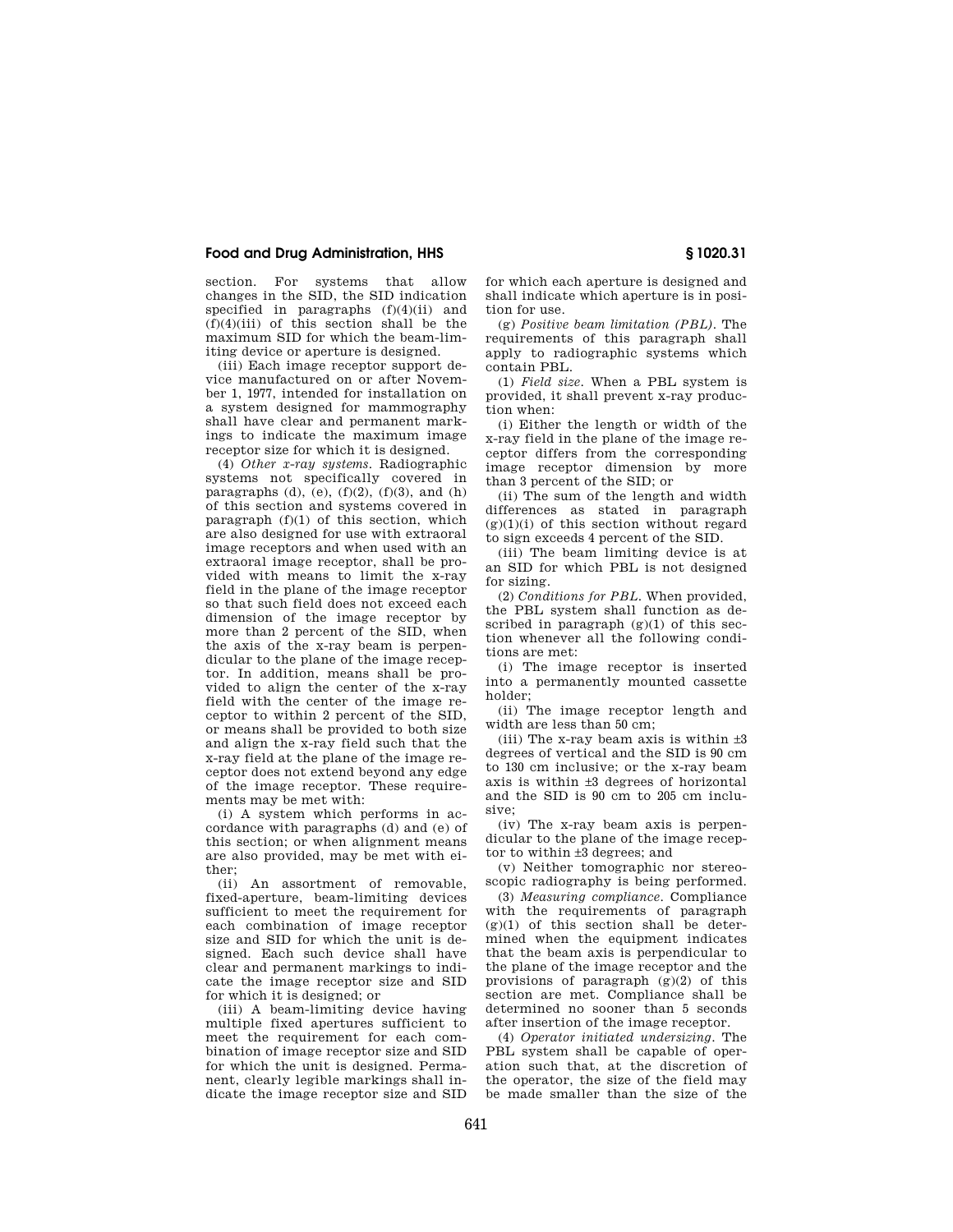image receptor through stepless adjustment of the field size. Each dimension of the minimum field size at an SID of 100 cm shall be equal to or less than 5 cm. Return to PBL function as described in paragraph  $(g)(1)$  of this section shall occur automatically upon any change of image receptor size or SID.

(5) *Override of PBL*. A capability may be provided for overriding PBL in case of system failure and for servicing the system. This override may be for all SIDs and image receptor sizes. A key shall be required for any override capability that is accessible to the operator. It shall not be possible to remove the key while PBL is overridden. Each such key switch or key shall be clearly and durably labeled as follows:

For X-ray Field Limitation System Failure The override capability is considered accessible to the operator if it is referenced in the operator's manual or in other material intended for the operator or if its location is such that the operator would consider it part of the operational controls.

(h) *Field limitation and alignment for spot-film devices*. The following requirements shall apply to spot-film devices, except when the spot-film device is provided for use with a radiation therapy simulation system:

(1) Means shall be provided between the source and the patient for adjustment of the x-ray field size in the plane of the image receptor to the size of that portion of the image receptor which has been selected on the spotfilm selector. Such adjustment shall be accomplished automatically when the x-ray field size in the plane of the image receptor is greater than the selected portion of the image receptor. If the x-ray field size is less than the size of the selected portion of the image receptor, the field size shall not open automatically to the size of the selected portion of the image receptor unless the operator has selected that mode of operation.

(2) Neither the length nor the width of the x-ray field in the plane of the image receptor shall differ from the corresponding dimensions of the selected portion of the image receptor by more than 3 percent of the SID when adjusted for full coverage of the selected portion of the image receptor.

# **§ 1020.31 21 CFR Ch. I (4–1–10 Edition)**

The sum, without regard to sign, of the length and width differences shall not exceed 4 percent of the SID. On spotfilm devices manufactured after February 25, 1978, if the angle between the plane of the image receptor and beam axis is variable, means shall be provided to indicate when the axis of the x-ray beam is perpendicular to the plane of the image receptor, and compliance shall be determined with the .<br>beam axis indicated to be perpendicular to the plane of the image receptor.

(3) The center of the x-ray field in the plane of the image receptor shall be aligned with the center of the selected portion of the image receptor to within 2 percent of the SID.

(4) Means shall be provided to reduce the x-ray field size in the plane of the image receptor to a size smaller than the selected portion of the image receptor such that:

(i) For spot-film devices used on fixed-SID fluoroscopic systems which are not required to, and do not provide stepless adjustment of the x-ray field, the minimum field size, at the greatest SID, does not exceed 125 square cm; or

(ii) For spot-film devices used on fluoroscopic systems that have a variable SID and/or stepless adjustment of the field size, the minimum field size, at the greatest SID, shall be containable in a square of 5 cm by 5 cm.

(5) A capability may be provided for overriding the automatic x-ray field size adjustment in case of system failure. If it is so provided, a signal visible at the fluoroscopist's position shall indicate whenever the automatic x-ray field size adjustment override is engaged. Each such system failure override switch shall be clearly labeled as follows:

For X-ray Field Limitation System Failure

(i) *Source-skin distance*—(1) X-ray systems designed for use with an intraoral image receptor shall be provided with means to limit the source-skin distance to not less than:

(i) Eighteen cm if operable above 50 kVp; or

(ii) Ten cm if not operable above 50 kVp.

(2) Mobile and portable x-ray systems other than dental shall be provided